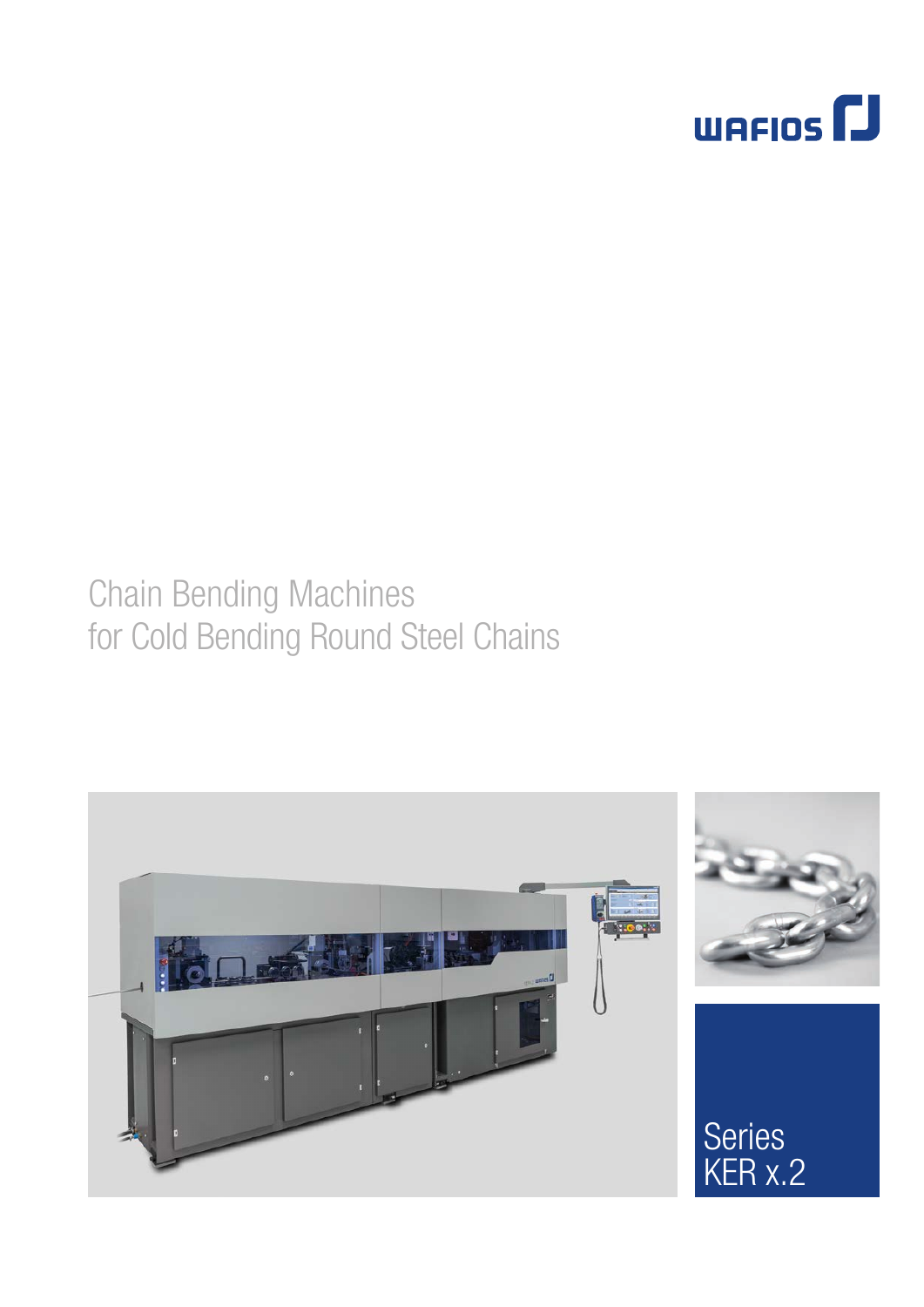## **Series** KER x.2

 $\overline{\mathbf{v}}$  Feed and straightening unit with feed control



Our Accomplishments for your Benefit

- $\blacksquare$  The new generation of chain manufacturing machines benefits from decades of experience in mechanical machines in order to meet the requirements of high-strength chain materials.
- $\blacksquare$  The WAFIOS control system supports the operator by an easy correction of chain dimensions, its programs facilitate the repeat set-up of a chain and increases the machine's productivity.
- $\blacksquare$  The newly developed chain bending machine KER 4.2 combines conventional chain production with modern servo technology which makes it an important milestone in chain production.
- $\blacksquare$  The software-supported machine monitoring system supports the operator in case of errors, synchronizes the bending and welding machine and reduces rejects.
- $\blacksquare$  Due to the use of servo technology and the roll bending technology of the KER x.2, expensive chain-dependent tools, such as cam segments, as well as their changeover, are no longer required. This reduces set-up times and allows chains to be produced cost-efficiently without oiling and in a surface-friendly manner.



 $\nabla$  Die forming device and notching device



 $\nabla$  The chain link blank transport passes the chain link to the bending station



#### Design Features

- $\blacksquare$  Modern servodrive and control technology
- 15 Servomotors for different machine functions
- Designed for higher tensile strengths of modern chain materials
- $\blacksquare$  Wire feed, die forming, notching and bending are no longer set up mechanically but electronically
- Bending technique with continuous-path control, the contouring path can be varied
- New control technology allows an electronic programming of the bending process
- $\blacksquare$  Most set-up parameters are electronically saved
- $\Box$  Cam segments and cam must not be held available and changed



 $\triangle$  KER 4.2

W Embossing module (option):

The embossing module is used to make a raised or recessed mark on the wire. This happens before the die forming process of the chain link's back curvature and before the notching process.

2 WAFIOS Precision Machinery for Wire and Tube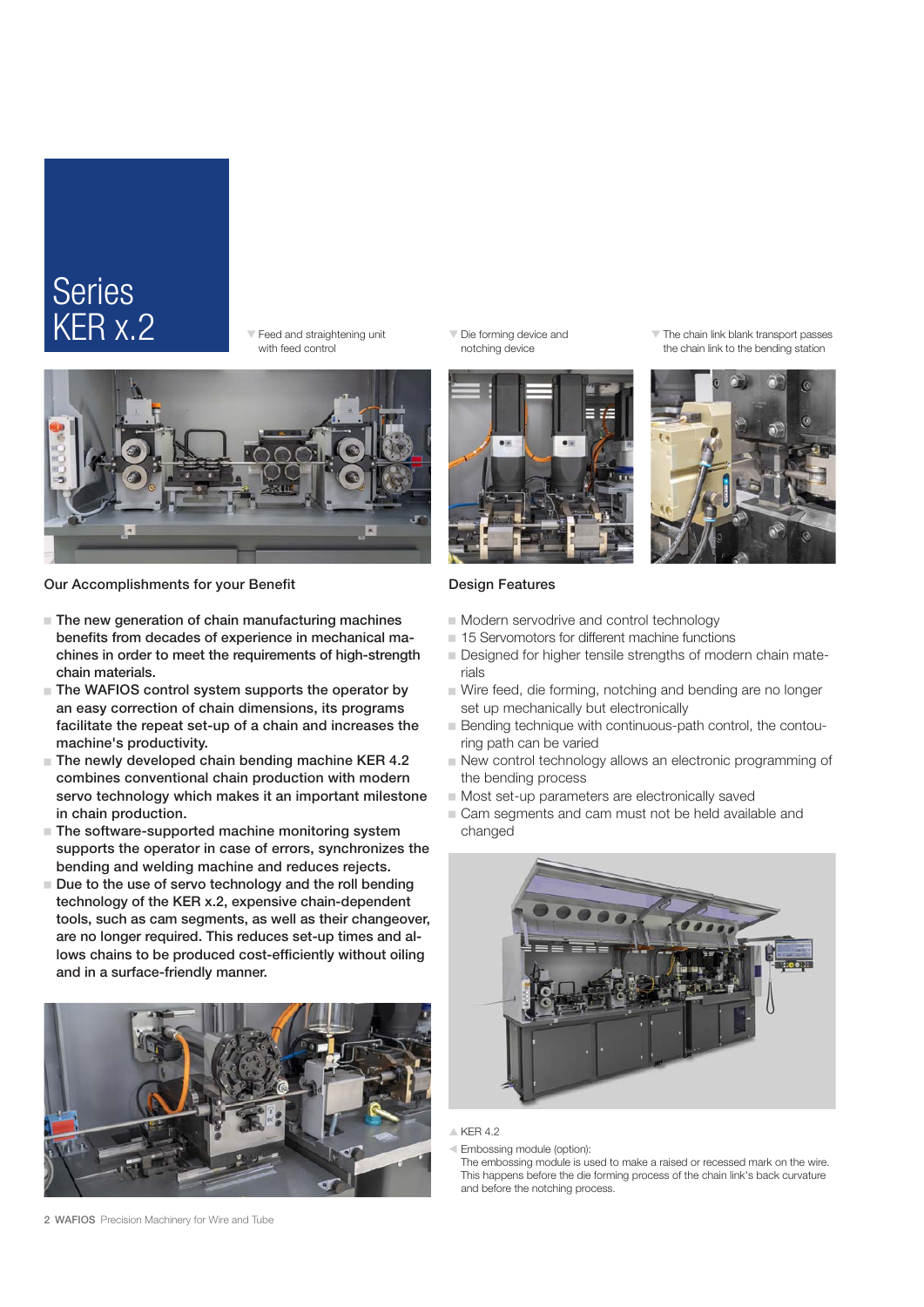# Quality, Reliability, and Efficiency - WAFIOS KER x.2 Chain Bending Machines

#### Mode of Operation

The chain wire drawn off the pay-off unit is straightened on two levels by the straightening unit. It is then passed to the die forming device and to the notching device that can both be displaced in wire direction. The die forming device produces a wave-shaped dent in the wire which later becomes the bent chain link's back curvature. The notching device cuts X-shaped notches at a distance of one chain link blank length between each notch into both sides of the wire. These notches will later be the chain link ends.

Next, the chain wire is transported to the cutting device where it is held by the transport gripper while it is being cut off in accordance with the chain link blank length. Then the transport gripper passes the cut-off chain link blank to the bending station. There, the chain link blank is inserted into a previously produced, vertically standing chain link that is held by the tilting tongs. In the bending station, the chain link is finish-bent around a bending mandrel by two swivel-mounted bending levers with rollers. With this bending method, wire surface damage is avoided.

### Application

Chain bending machines of the KER x.2 series are used to cold bend round steel chains. The material is fed in from a wire coil. The bent chain can then immediately be electrically welded on a separate machine.

#### **Quality**

For more than 125 years, the name of WAFIOS has been synonymous with highest quality, safety standards, and technical innovations in the German machine manufacturing industry.

### Reliability

Strict quality controls, state-of-the-art production systems, and many years of experience guarantee that your investment is safe in our hands. Our global service network ensures high availability of WAFIOS machinery.

#### Cost efficiency

High production output and a long service life will save money and shorten the amortization time of your investment.



 $\triangle$  Tool design for the KER x.2 roller bending method New: Cam segment and chain link blank stop are not required anymore.

a) Chain material

b) Dies c) Notching tool d) Cutting bushing e) Counter cutting tool f) Transport gripper g) Bending levers with

bending rollers

- h) Tilting tongs
- i) Bending mandrel
- j) Cam segment

 $\blacktriangledown$  Control panel with WPS 3.2 EasyWay



WAFIOS Series KER x.2 Chain Bending Machines 3